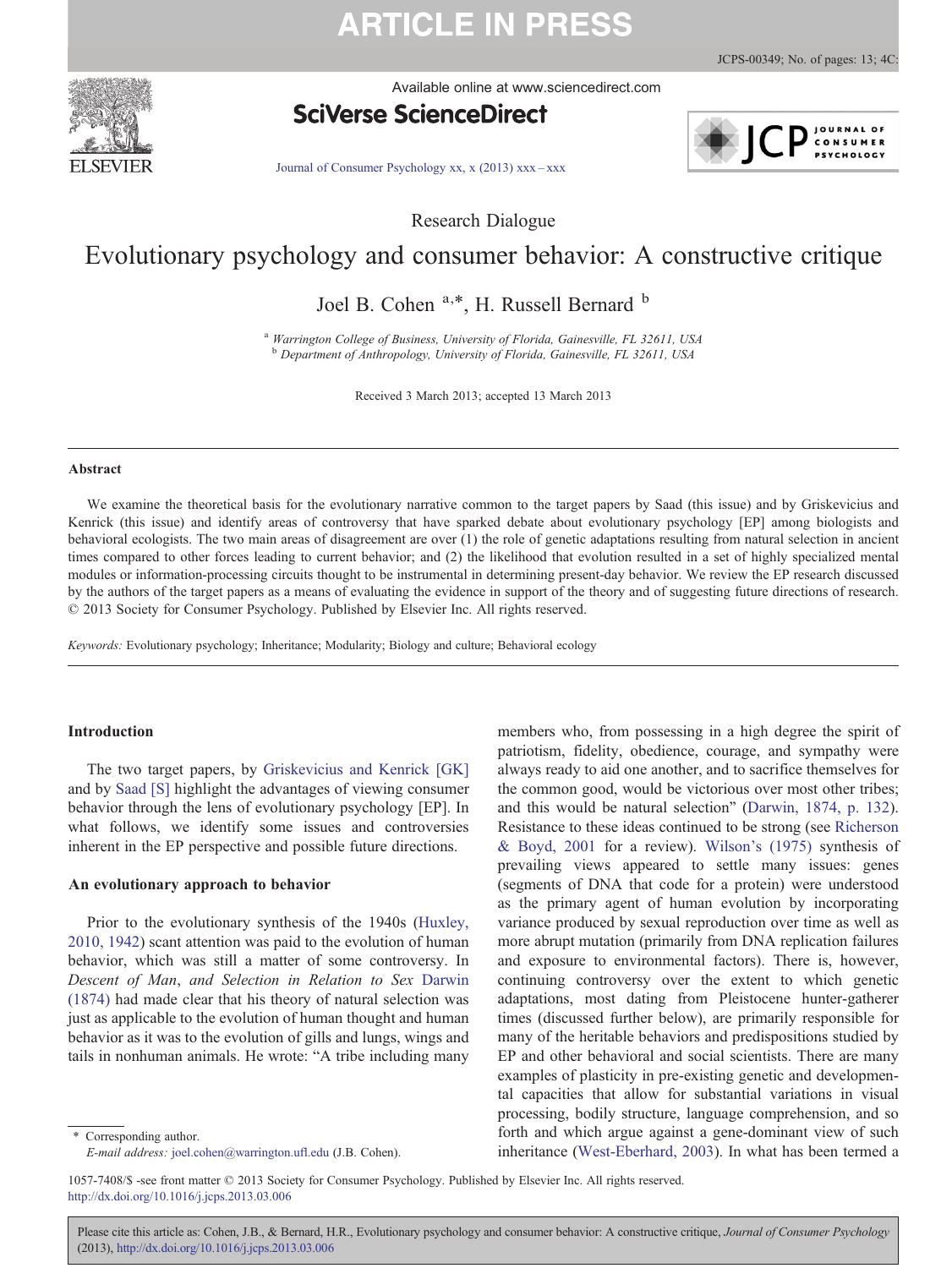# **ARTICLE IN PRESS**

"paradigm shift," the science of genetics now sees DNA as dynamic (rather than largely static) and "subject to a wide array of rearrangements, insertions, and deletions" [\(Charney, 2012,](#page--1-0) [p. 331](#page--1-0)).

#### Evolution and inheritance

Emerging trends in evolutionary science suggest that human inheritance involves a complex interaction between genetic, epigenetic and learned information, all of which respond to features of the physical and social environment that we have increasingly helped to construct ([Bolhuis, Brown, Richardson, &](#page--1-0) [Laland, 2011](#page--1-0)). We begin with the idea that natural selection operates on phenotypes (because they interact directly with the environment) rather than on the underlying genetic material — DNA. Though genes remain central, recent work on inheritance has cast a broader net to identify factors pivotal to phenotype development (see [Jablonka & Lamb, 2007\)](#page--1-0). Epigenetic processes (in which the transmission of phenotypic variations across generations does not stem directly from DNA/genetic differences) have garnered increasing attention, and have been said to represent "a new frontier in the study of mammalian behavior" with particular implications for the human brain ([Charney, 2012,](#page--1-0) [p. 332](#page--1-0)).

We first discuss the cellular epigenetic process. The complex biochemical system that regulates DNA expression enables the inheritance of traits with no changes to the DNA sequence ([Charney, 2012\)](#page--1-0). A large number of recent studies have been reported by the Encyclopedia of DNA Elements [Encode Project](#page--1-0) [Consortium \(2012\)](#page--1-0), including the initial analysis of 1640 data sets examining the entire human genome. Among the key findings is that over 80% of the genome is involved in such biochemical functions and that a roughly equal proportion of these lie outside protein-coding genes. This research supports an increasing role for other cellular influences, particularly in regulating the extent and timing of gene expression/repression and modulation. For example, while earlier research on cancer and other diseases focused almost entirely on protein-coding genes, it now appears that cellular regulatory processes play an essential role.

Embryonic interactions between mother and embryo, such as through hormonal variations induced by environmental factors or bodily states represent a second category of developmental epigenetic processes. Embryonic influences on phenotype variation are well known. In species where multiple offspring in the uterine environment can have a severely biased sex-ratio, for example, a testosterone-rich environment often induces a similar hormonal and behavioral state in daughters. This can be perpetuated across multiple generations. Inherited food preferences in rabbits have been shown to result from information transmitted via the mother's milk and feces during gestation, possibly leading the young to make less risky food choices when on their own. [Heijmans et al. \(2008\),](#page--1-0) in a well-controlled study, found that even a short famine (the Dutch Hunger Winter in 1944–45) produced epigenetic changes in human DNA that have persisted for six decades as a result of prenatal exposure. They

describe the process as superimposing on the DNA sequence, a "layer of epigenetic information that is heritable" (p. 17046).

An extreme focus on early (e.g., Pleistocene) genetic adaptations may also be unwarranted. Environmental pressures over a period of time alter living patterns, including shared mate phenotype preferences for advantageous features (e.g., body type, contraindications for certain illnesses) resulting in opportunities for adaptive genetic change: "If conditions persist, natural selection will favor the most well-adjusted phenotypes and the genes underlying them — the genes whose effects lead to a more reliable, faster, developmental adjustment, or the ones with fewer undesirable side-effects" [\(Jablonka & Lamb, 2007, p. 362](#page--1-0)). In short, because the genome is a good deal more responsive to the environment than many had thought, both cellular and embryonic epigenetic influences on phenotype development can bring about subsequent genetic change ([Gluckman & Hanson, 2005](#page--1-0)). Importantly, then, genetic adaptations useful in ancient times, may have a less significant role today  $-$  a topic to which we return later.

Socially mediated information transmission affects survivability and reproductive fitness and hence is a second major non-genetic input to natural selection of successful phenotypes. It is a particularly powerful engine for inheritance of preferences and behaviors across a wide range of activities (e.g., food and habitat, predation and defense, mating and parenting), especially in conjunction with evolved capacities for symbolic communication ([Gluckman, Hanson, & Beedle, 2007; Richerson & Boyd,](#page--1-0) [2005](#page--1-0)). Even in species lacking such capacities, there are many examples of sophisticated information transmission. A classic example would be blackbirds exposed either to the mobbing behavior of a familiar predator or to the same mobbing behavior of a novel, harmless animal ([Curio, Ernst, & Vieth, 1978\)](#page--1-0). The latter blackbirds not only continued to mob the non-predator but, of evolutionary significance, also could induce similar behavior in other naïve blackbirds, demonstrating the ability to learn and behave in a way that would protect their young even when there was no survival threat from an actual predator. While there is clearly a genetic adaptation for mobbing, the specific behavior toward a harmless animal reflects socially mediated learning. Similarly, though a genetic adaptation enables migratory birds to navigate, their actual behavior can vary with changes in their environment. In one set of studies, lack of exposure to celestial cues prior to the time of migration or exposure to artificial night skies and a different reference star produced no migratory behavior in the first instance and perfect navigation but oriented to the wrong northern star pole in the second ([Emlen, 1970\)](#page--1-0).

One important implication for human behavior is that genetic influences affect underlying potentialities and constraints (i.e., the ability to carry out some action) to a much greater degree than they affect the specific content of a thought or action. There is less reliance on exclusively parent–offspring interactions in the ability of socially mediated information transmission to affect inheritance, though unlike genetic influences it cannot skip generations. Its effects can be intensified considerably when a prior generation creates an ecological niche (e.g., a dam constructed by beavers, human habitats, and societal infrastructure), and subsequent generations teach their offspring patterns of

Please cite this article as: Cohen, J.B., & Bernard, H.R., Evolutionary psychology and consumer behavior: A constructive critique, Journal of Consumer Psychology (2013), <http://dx.doi.org/10.1016/j.jcps.2013.03.006>